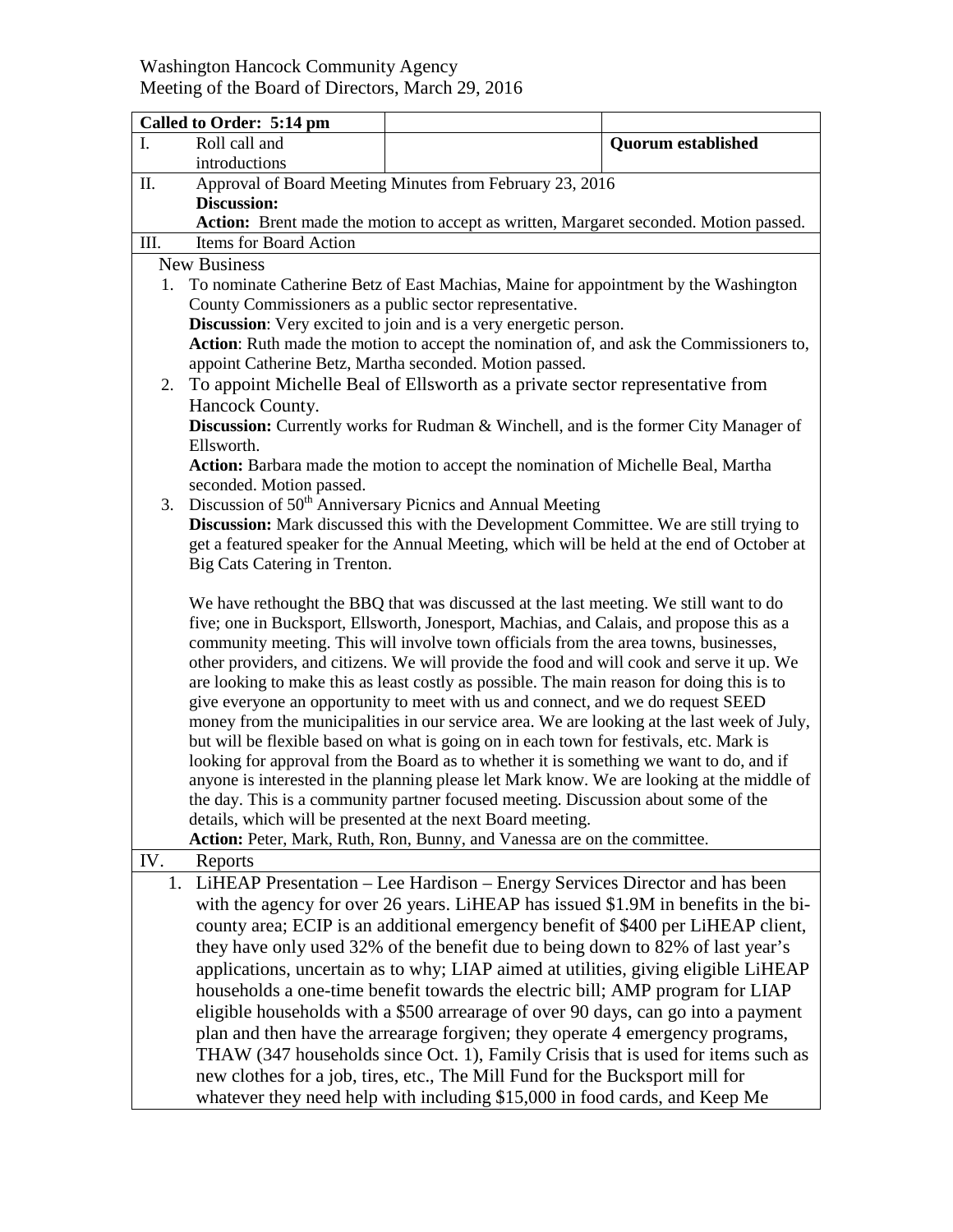Warm through the Maine Community Action Association; FEMA for the food and shelter portion for the various pantries to receive funds for food, paper products, shelters for bed nights, etc.; Steuben Fund for any Steuben resident who needs help. From October 1, 2015 to today we have helped 718 households and over \$115,000 with the emergency funds.

- 2. President's Report Betsy Fitzgerald Board Member contract, agreement between WHCA and the Board to outline expectations and responsibilities. The Executive Committee came up with ideas and Betsy will have a draft at the next meeting.
- 3. Development Committee Report Barbara Clark Most recent agenda included SEED to procure money from the towns, any assistance is appreciated; trying to re-launch the Bucket Campaign, a community appeal with various giving levels, we have 1,300 left and want to launch it with a press release in May, please give 10 names in the next month who you think might be appropriate donors;  $50<sup>th</sup>$ events; Board donation participation, as some funders request/require 100% participation, it can be any amount from \$1 up, last year only Joe and Finance know who gave and how much, Joe will send a memo to everyone. It was asked if something could be sent to Board members who donate travel, outlining what they donated. The form that is given out at the meetings is to track mileage and hours that Board members donate while doing anything on behalf of WHCA, including preparing for the monthly meetings. Friendship Cottage is looking to raise \$30,000 to purchase a new 7-passenger van.
- 4. Executive Directors Report Mark Green The new report that was presented last month now has an area for each program to provide a narrative. This is a good way for the Board to keep on top of what each program is doing and whether an area is struggling. We are pretty much on target for deliverables. Kevin is currently serving as the Interim-CFO for Child and Family Opportunities while they are searching for a replacement. They are very appreciative of our assistance. We did receive the Safety Award from our Worker's Comp Trust for the past year. Bobbi, Anne, and Jen have all been involved in the safety committee and have helped bring items to the forefront. The Maine House passed a bill to force the issuance of the elder housing bonds and the Senate is next to vote. Please contact your representatives. Mark asked for volunteers to be his sounding board for the Milbridge project. This is an ad-hoc building committee and will meet prior to the next Board meeting. People can call in if needed. Please email Mark if you are interested.
- 5. Finance Directors Report Kevin Bean Surplus of \$1,000. Billings for Transportation have been higher than projected, and hope that this will help reduce the deficit they are currently seeing. We have been able to increase rides and revenues, and lower expenses. Housing is seeing some programs ending with a surplus from the admin fees that were earned. Overall, programs are doing well. HHG is set up good right now with 20 vehicles that should be ready to sell to clients and the public. Revenues and expenses are about 1% under budget, so that is in a good position too. There are currently 47 HHG loans outstanding.
- 6. Written Reports
	- a. Development and Community Services Grant Report